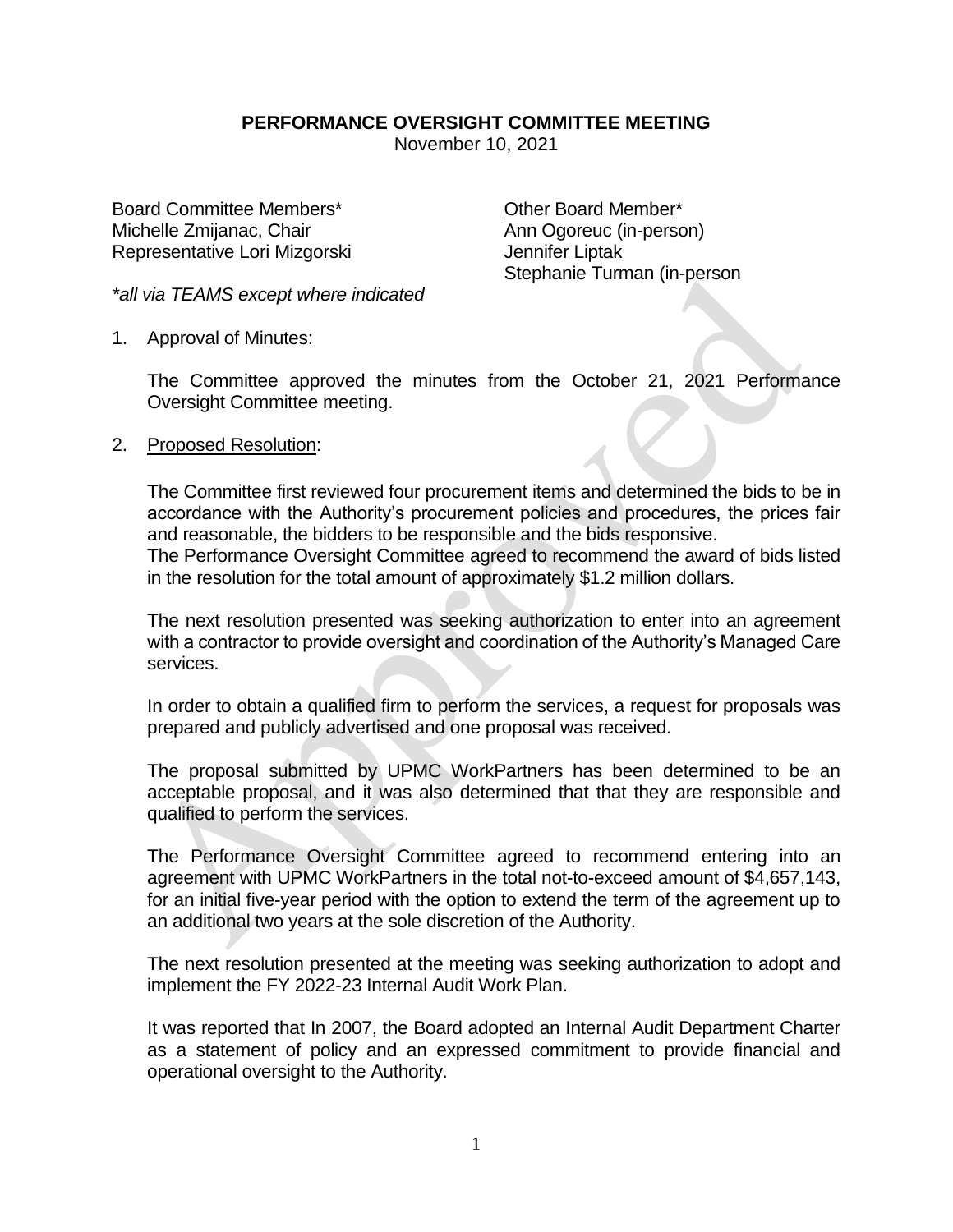In accordance with the Charter, the Authority's Internal Audit Department has conducted various audit and oversight activities over the past several years.

In order to continue these efforts, and to further strengthen the transparency and fiscal oversight of the Authority, the Performance Oversight Committee agreed to recommend adopting and implementing the FY 2022-23 Work Plan attached to the resolution as Exhibit A.

The next resolution presented at the meeting was seeking authorization to extend and amend an agreement to Provide Drug and Alcohol Compliance Program Services.

It was reported that In January 2018, the Authority's Board authorized an award to enter an agreement with Commercial Consulting to provide these services for an initial term of three years for a total not-to-exceed amount of \$1,327,300.The agreement also contains two option years to be exercised by the Authority in its sole discretion.

It was reported that the Board authorized to exercise the first option year in November 2020, with no increase to the previously authorized not-to-exceed amount.

The Performance Oversight Committee agreed to recommend extending the term of the agreement an additional year to February 28, 2023, and to increase the previously authorized total not-to-exceed amount by \$387,209.80.

Next at the meeting, there were three resolutions presented seeking authorization to enter into Construction contracts.

The first project consists of the Manchester and Pitt Tower HVAC and Electrical upgrades.

Staff recommended that the contacts be awarded to Mosites Construction Company in the amount of \$322,692.00 for the General Construction Contract; W.G. Tomko, Inc., in the amount of \$1,753,650.00 for the Mechanical Construction Contract; and Merit Electrical Group, Inc., in the amount of \$561,000.00, for the Electrical Construction Contract for completion of the project.

The foregoing contractors submitted the lowest responsive bids from responsible bidders meeting the Authority's specifications for the project and the prices are fair and reasonable. All awards are subject to the contractors completing the pre-award requirements.

The next resolution presented was seeking authorization to enter into contacts for the Monongahela Incline Phase II Rehabilitation Project.

Staff recommended awarding the General Construction Contract to Mosites Construction Company, in the amount of \$5,477,777.00; the HVAC Construction Contract to W.G. Tomko, Inc., in the amount of \$246,700.00; and the Electrical